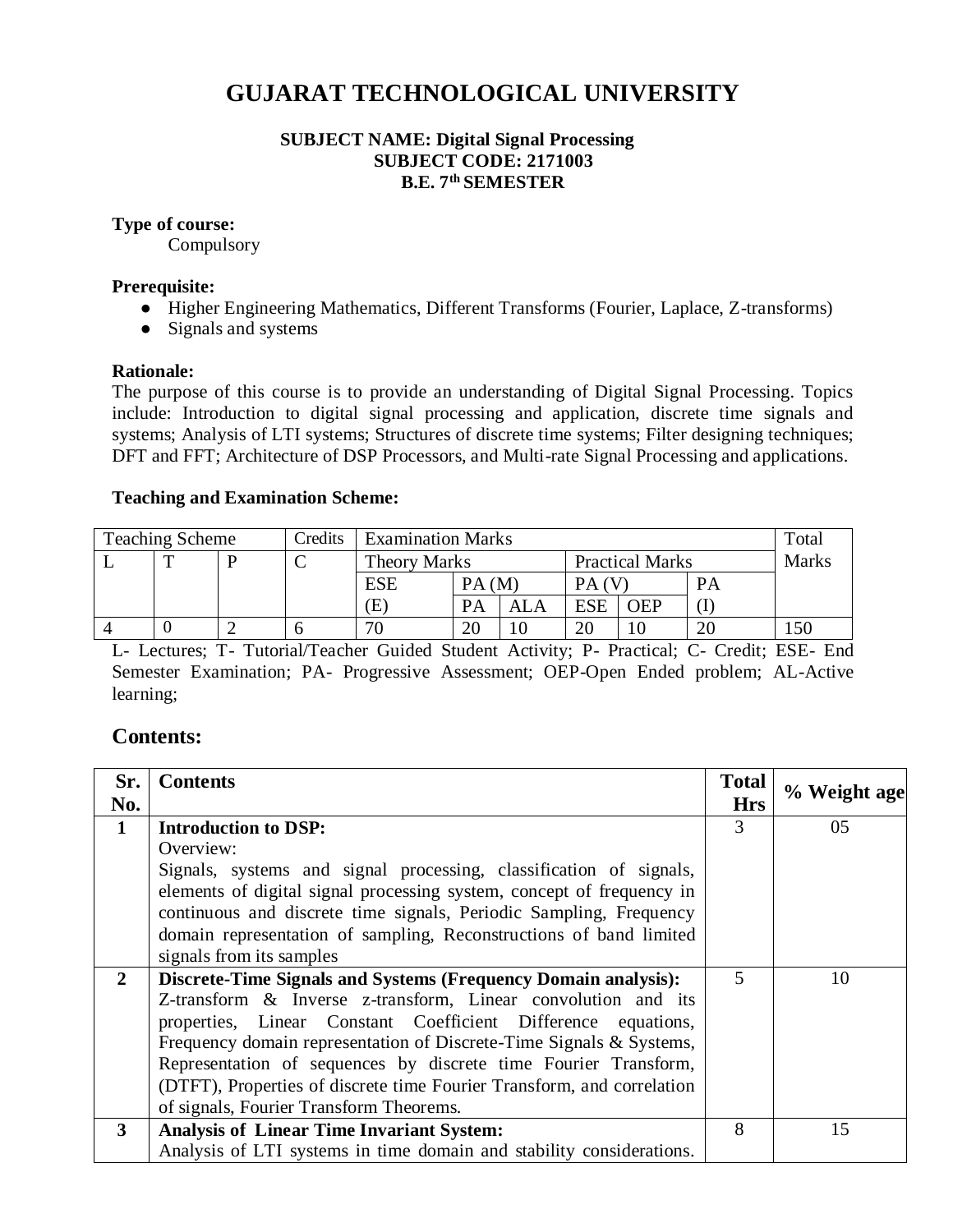|                         | Frequency response of LTI system, System functions for systems with<br>linear constant-coefficient Difference equations, Freq. response of<br>rational system functions relationship between magnitude & phase, All<br>pass systems, inverse systems, Minimum/Maximum phase systems,<br>systems with linear phase.                                                                                                                               |                |     |
|-------------------------|--------------------------------------------------------------------------------------------------------------------------------------------------------------------------------------------------------------------------------------------------------------------------------------------------------------------------------------------------------------------------------------------------------------------------------------------------|----------------|-----|
| $\overline{\mathbf{4}}$ | <b>Structures for Discrete Time Systems:</b><br>Block Diagram and signal flow diagram representations of Linear<br>Constant-Coefficient Difference equations, Basic Structures of IIR<br>Systems, lattice and lattice-ladder structures, Transposed forms, Direct<br>and cascade form Structures for FIR Systems, Linear Phase FIR<br>structure, Effects of Co-efficient quantization.                                                           | $\overline{7}$ | 15  |
| 5                       | <b>Filter Design Techniques:</b><br>Design of Discrete-Time IIR filters from Continuous-Time filters<br>Approximation by derivatives, Impulse invariance and Bilinear<br>Transformation methods; Design of FIR filters by windowing<br>techniques.                                                                                                                                                                                               | 9              | 15  |
| 6                       | Discrete-Fourier Transform & Fast Fourier Transform:<br>Representation of Periodic sequences: The discrete Fourier Series and<br>its Properties Fourier Transform of Periodic Signals, Sampling the<br>Fourier Transform, The Discrete-Fourier Transform, Properties of<br>DFT, Linear Convolution using DFT. FFT-Efficient Computation of<br>DFT, Goertzel Algorithm, radix2 Decimation-in-Time and Decimation-<br>in-Frequency FFT Algorithms. | 9              | 15  |
| $\overline{7}$          | <b>Advance DSP Techniques:</b><br>Multirate Signal Processing: Decimation, Interpolation, Sampling<br>rate conversion by rational factor<br>Adaptive filters: Introduction, Basic principles of Forward Linear<br>Predictive filter and applications such as system identification, echo<br>cancellation, equalization of channels, and beam forming using block<br>diagram representation study only.                                           | $\overline{7}$ | 15  |
| 8                       | Architecture of DSP Processors & applications:<br>Harward architecture, pipelining, Multiplier-accumulator (MAC)<br>hardware, architectures of fixed and floating point (TMSC6000) DSP<br>processors. Applications                                                                                                                                                                                                                               | $\overline{4}$ | 10  |
|                         | Total                                                                                                                                                                                                                                                                                                                                                                                                                                            | 52             | 100 |

# **Book**s**:**

- **1.** "Digital Signal Processing: Principles, Algorithm & Application", 4th edition, Proakis, Manolakis, Pearson
- **2.** "Discrete Time Signal Processing":Oppeheim, Schafer, Buck Pearson education publication, 2nd Edition, 2003.
- **3.** Digital Signal Processing fundamentals and Applications,Li Tan , Jean Jiang, Academic Press, 2<sup>nd</sup> edition, 2013
- **4.** Digital Signal Processing A computer based Approach, S.K.Mitra, Tata McGraw Hill,3rd edition,2006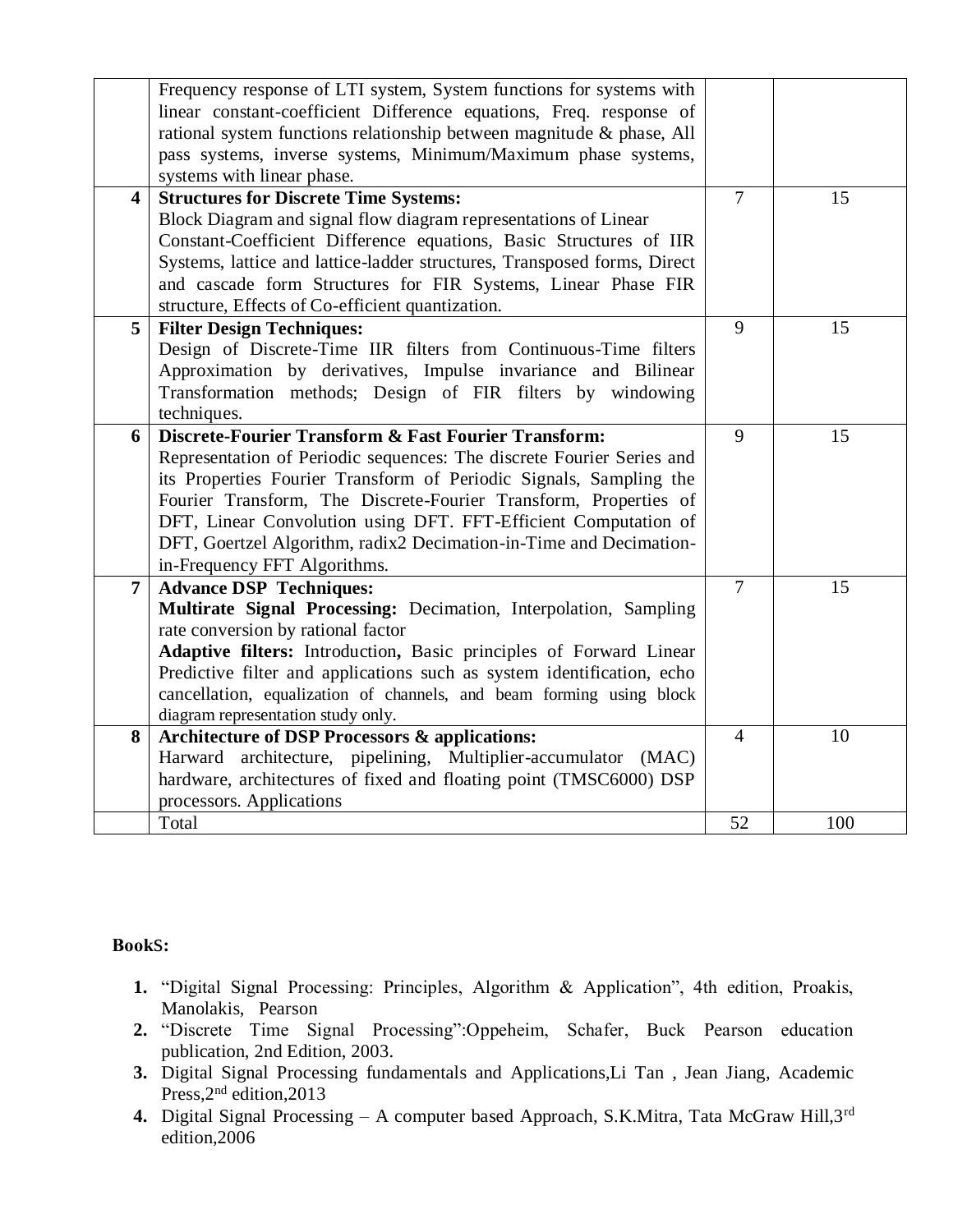- **5.** Fundamentals of digital Signal Processing –Lonnie c.Ludeman, Wiley
- **6.** Digital Signal processing-A Practical Approach,second edition, Emmanuel I. feacher, and BarrieW..Jervis, Pearson Education
- **7.** Digital Signal Processing, S.Salivahanan, A.Vallavaraj, C.Gnapriya TMH
- **8.** Digital Signal Processors, Architecture, programming and applications by B. Venkatramani, M Bhaskar, Mc-Graw Hill

## **Suggested specification table with Marks (Theory):**

|         |         | <b>Distribution of Theory Marks</b> |         |         |         |
|---------|---------|-------------------------------------|---------|---------|---------|
| R Level | J Level | A Level                             | N Level | E Level | C Level |
|         |         |                                     |         | 10      | 10      |

# **Legends: R: Remembrance; U: Understanding; A: Application, N: Analyze and E: Evaluate C: Create and above Levels (Revised Bloom's Taxonomy)**

## **Note:**

This specification table shall be treated as a general guideline for students and teachers. The actual distribution of marks in the question paper may vary slightly from above table.

## **Course Outcome:**

## **By the end of this course, the student will be able to:**

- **1.** Formulate engineering problems in terms of DSP tasks
- **2.** Analyse digital and analog signals and systems
- **3.** Analyze discrete time signals in frequency domain
- **4.** Design digital filters
- **5.** Change sampling rate of the signal
- **6.** Conceptualize the need of adaptive filters in communication applications.
- **7.** Understand the key Architectural features of Digital Signal Processor
- **8.** Apply digital signal processing algorithms to various areas

## **Suggested List of Suggested Experiments:**

| Sr.<br>No. | <b>Experiment Name</b>                                                                        |
|------------|-----------------------------------------------------------------------------------------------|
|            | Write a program for Direct form $- I$ , II form realization of the given IIR system function. |
|            | Write a program to plot pole-zero of a given FIR filter.                                      |
|            | (A) Create Blackman Harris, Hamming and Gaussian window and plot them in the                  |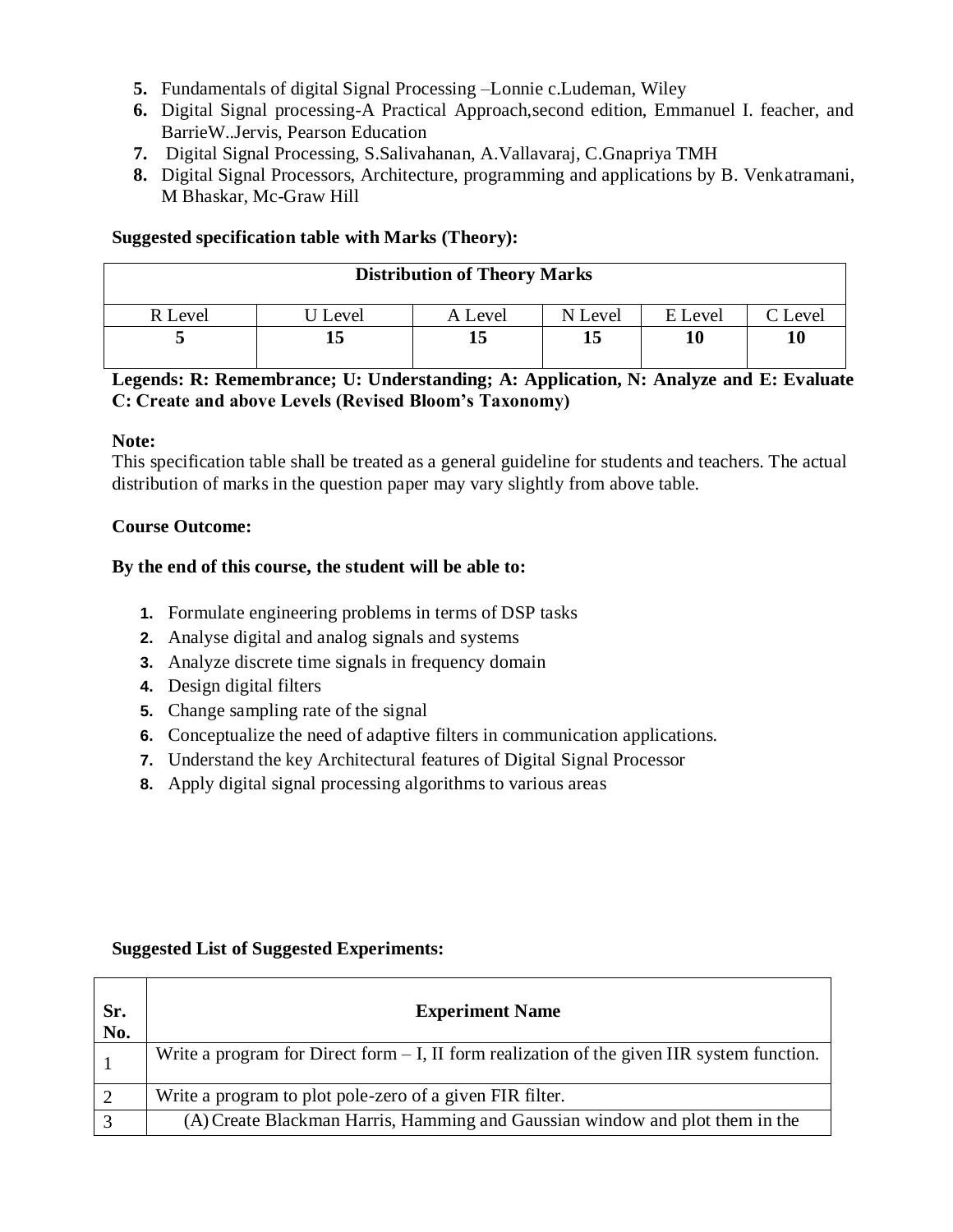|                | same filter design tool.                                                                                 |
|----------------|----------------------------------------------------------------------------------------------------------|
|                | (B) Design an FIR filter with side lobe attenuation of 40 dB using Kaiser Window of<br>200 points.       |
|                | (A) Design low pass butter worth digital filter with given specification using impulse                   |
|                | invariance method.<br>(B) Design a high pass elliptical filter with given specification using impulse    |
| 4              | invariance method.                                                                                       |
|                | (C) Design a band pass chebychev-2 filter with given specification using impulse in-<br>variance method. |
|                | Design a second-order digital bandpass Butterworth filter with the following                             |
| 5              | specifications:                                                                                          |
|                | fu= 2.6 kHz, fL = 2.4 kHz, fs = 8000 Hz. Plot the magnitude and phase response.                          |
|                | Write a program to demonstrate the time shifting and frequency shifting property of                      |
| 6              | DTFT.                                                                                                    |
| $\overline{7}$ | Write a program to perform circular convolution of two sequences using DFT.                              |
| 8              | Write a program to up sample the sinusoidal sequence by an integer factor.                               |
| 9              | Write a program to down sample the sinusoidal sequence by an integer factor.                             |
|                | Write a program to convert the sampling by non integer factor of a sinusoidal                            |
| 10             | sequence.                                                                                                |
|                |                                                                                                          |

# **Design based Problems (DP)/Open Ended Problem:**

Apply Digital Signal Processing technique to any one specific area like Speech processing, Image processing, Audio processing, Bio-Medical Instrumentation, Encoding of signals, Signal Compression etc. Develop a program for the same using MATLAB/SciLab of equivalent software.

**C. List of Software:** MATLAB/Code Composer Studio

**Learning website: [www.nptel,](http://www.nptel/)[http://ocw.mit.edu,](http://ocw.mit.edu/)<https://cnx.org/content>**

**ACTIVE LEARNING ASSIGNMENTS**: Preparation of power-point slides, which include videos, animations, pictures, graphics for better understanding theory and practical work – The faculty will allocate chapters/ parts of chapters to groups of students so that the entire syllabus to be covered. The power-point slides should be put up on the web-site of the College/ Institute,